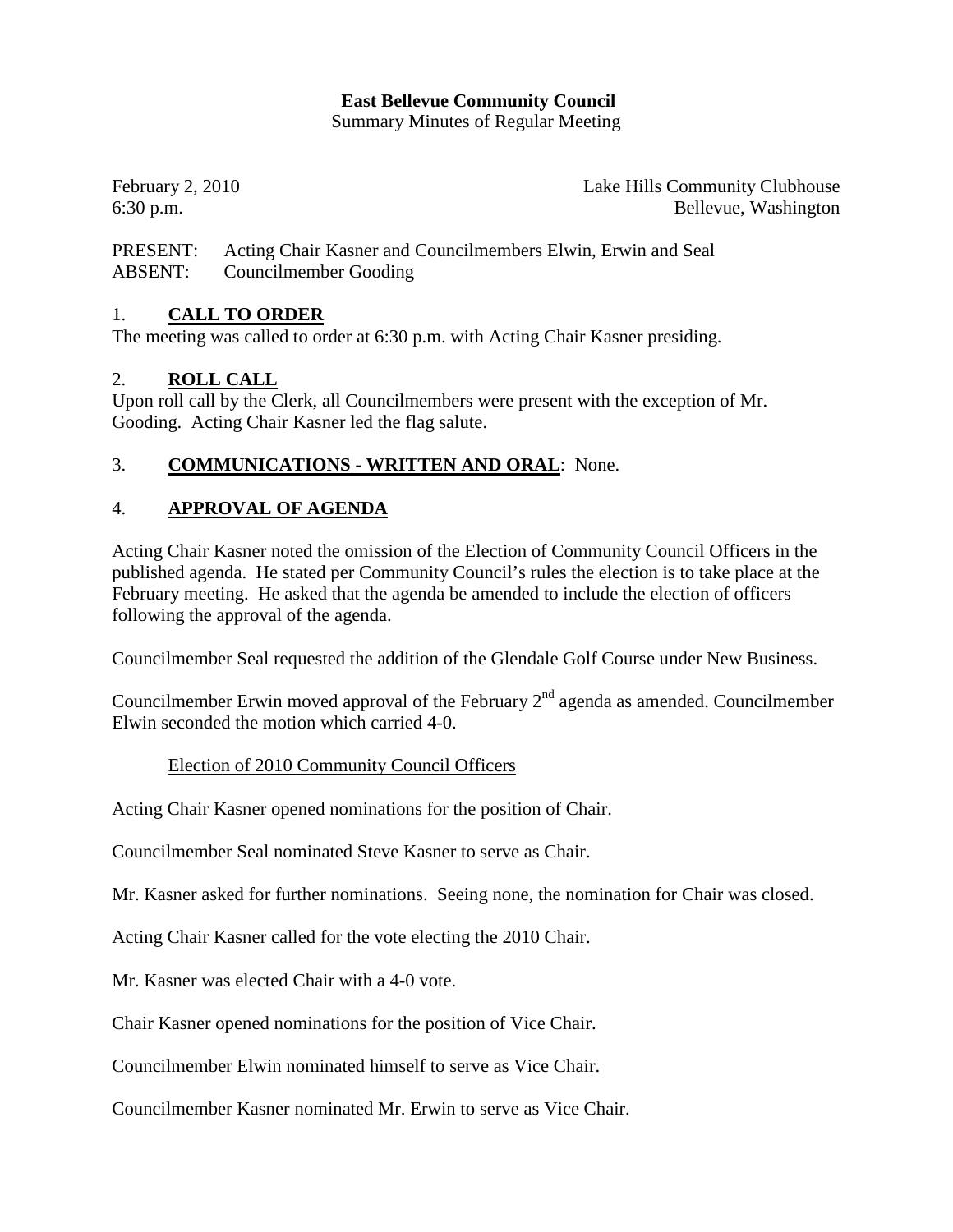Hearing no further nominations, Chair Kasner closed nominations. He called for the vote in order of nomination.

The election of Councilmember Elwin to Vice Chair failed with a 2-2 vote.

The election of Councilmember Erwin to Vice Chair failed with a 2-2 vote.

Chair Kasner repeated the vote in order of nomination with the same results.

Councilmember Seal moved to postpone the election of Vice Chair and Alternate Vice Chair until the March 2010 meeting. Councilmember Erwin seconded the motion which carried 4-0.

## 5. **PUBLIC HEARING**: None.

6. **RESOLUTIONS**: None.

# 7. **REPORTS OF CITY COUNCIL, BOARDS, AND COMMISSIONS**: None.

- 8. **DEPARTMENT REPORTS**: None.
- 9. **COMMITTEE REPORTS**: None.

## 10. **UNFINISHED BUSINESS**:

(a) It's Our Community

Chair Kasner noted that there will be a presentation by City staff regarding the Changing Face of Bellevue at their upcoming March meeting.

Chair Kasner next reported that the Census Bureau will be holding an open house on February 18<sup>th</sup> at their Bellevue office. He stated he will be in attendance.

### 11. **NEW BUSINESS**:

a. Glendale Golf Course Project

Councilmember Seal reported on a notice of preliminary SEPA approval for the Glendale Golf Course to demolish an existing structure and rebuild within existing footprint. The building will exceed 4,000 square feet. No change to parking is proposed. He asked for further information related to the type of structure proposed.

# 12. **CONTINUED COMMUNICATIONS**:

Chair Kasner noted the inclusion of a memorandum related to Council questions on the status of the Palmer Short Plat, the T-Mobile tower project and the Lake Hills Library project printed in the packet.

Chair Kasner stated the grand opening for the Lake Hills Library will be scheduled in late June or early July of this year.